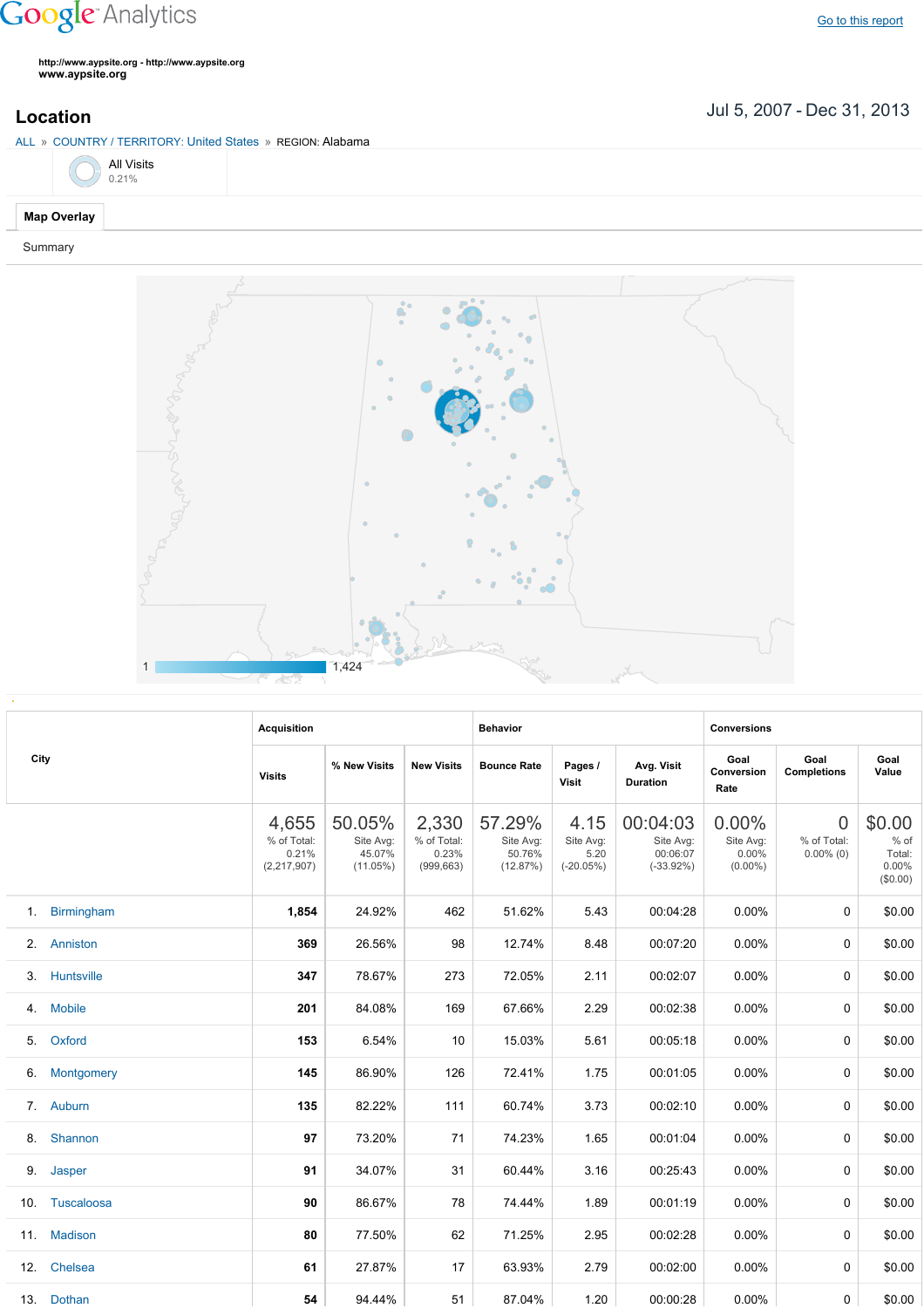| 14. Trussville        | 46                      | 95.65%  | 44             | 73.91%  | 1.83  | 00:01:09 | $0.00\%$ | 0 | \$0.00 |
|-----------------------|-------------------------|---------|----------------|---------|-------|----------|----------|---|--------|
| 15. Pelham            | 44                      | 54.55%  | 24             | 47.73%  | 2.91  | 00:06:28 | $0.00\%$ | 0 | \$0.00 |
| 16. Foley             | 36                      | 86.11%  | 31             | 83.33%  | 1.42  | 00:00:37 | $0.00\%$ | 0 | \$0.00 |
| 17. Auburn University | 32                      | 62.50%  | 20             | 34.38%  | 13.97 | 00:09:47 | $0.00\%$ | 0 | \$0.00 |
| 18. Northport         | 31                      | 93.55%  | 29             | 77.42%  | 1.58  | 00:00:55 | $0.00\%$ | 0 | \$0.00 |
| 19. Athens            | 30                      | 66.67%  | 20             | 76.67%  | 1.77  | 00:01:44 | $0.00\%$ | 0 | \$0.00 |
| 20. Decatur           | 30                      | 96.67%  | 29             | 76.67%  | 1.37  | 00:00:36 | $0.00\%$ | 0 | \$0.00 |
| 21. Gulf Shores       | 28                      | 25.00%  | $\overline{7}$ | 92.86%  | 1.11  | 00:00:43 | $0.00\%$ | 0 | \$0.00 |
| 22. Fairhope          | 27                      | 88.89%  | 24             | 77.78%  | 1.78  | 00:00:58 | $0.00\%$ | 0 | \$0.00 |
| 23. Florence          | 27                      | 100.00% | 27             | 88.89%  | 1.41  | 00:00:32 | $0.00\%$ | 0 | \$0.00 |
| 24. Gadsden           | 27                      | 70.37%  | 19             | 92.59%  | 1.11  | 00:00:03 | $0.00\%$ | 0 | \$0.00 |
| 25. Hoover            | 27                      | 48.15%  | 13             | 66.67%  | 2.89  | 00:11:05 | 0.00%    | 0 | \$0.00 |
| 26. (not set)         | 25                      | 56.00%  | 14             | 76.00%  | 2.04  | 00:03:05 | $0.00\%$ | 0 | \$0.00 |
| 27. Prattville        | 25                      | 76.00%  | 19             | 76.00%  | 1.40  | 00:01:00 | $0.00\%$ | 0 | \$0.00 |
| 28. Phenix City       | 23                      | 65.22%  | 15             | 69.57%  | 2.57  | 00:02:23 | $0.00\%$ | 0 | \$0.00 |
| 29. Homewood          | 23                      | 78.26%  | 18             | 86.96%  | 1.17  | 00:01:00 | $0.00\%$ | 0 | \$0.00 |
| 30. Bessemer          | 22                      | 86.36%  | 19             | 95.45%  | 1.05  | 00:00:07 | $0.00\%$ | 0 | \$0.00 |
| 31. Alabaster         | 20                      | 80.00%  | 16             | 85.00%  | 1.50  | 00:00:34 | $0.00\%$ | 0 | \$0.00 |
| 32. Daphne            | 20                      | 85.00%  | 17             | 70.00%  | 3.00  | 00:03:56 | $0.00\%$ | 0 | \$0.00 |
| 33. Enterprise        | 19                      | 94.74%  | 18             | 94.74%  | 1.05  | 00:00:02 | $0.00\%$ | 0 | \$0.00 |
| 34. Guntersville      | 19                      | 63.16%  | 12             | 57.89%  | 2.89  | 00:02:14 | $0.00\%$ | 0 | \$0.00 |
| 35. Leeds             | 19                      | 89.47%  | 17             | 84.21%  | 1.32  | 00:00:37 | $0.00\%$ | 0 | \$0.00 |
| 36. Albertville       | 15                      | 86.67%  | 13             | 66.67%  | 2.27  | 00:03:52 | $0.00\%$ | 0 | \$0.00 |
| 37. Fultondale        | 15                      | 60.00%  | 9              | 60.00%  | 3.07  | 00:04:59 | $0.00\%$ | 0 | \$0.00 |
| 38. Alexander City    | 14                      | 92.86%  | 13             | 85.71%  | 1.14  | 00:00:35 | $0.00\%$ | 0 | \$0.00 |
| 39. Helena            | 14                      | 35.71%  | 5              | 57.14%  | 2.71  | 00:04:37 | $0.00\%$ | 0 | \$0.00 |
| 40. Trov              | 11                      | 100.00% | 11             | 72.73%  | 1.27  | 00:00:20 | $0.00\%$ | 0 | \$0.00 |
| 41. Abbeville         | 10                      | 80.00%  | 8              | 90.00%  | 1.10  | 00:00:00 | $0.00\%$ | 0 | \$0.00 |
| 42. Fort Payne        | 10                      | 50.00%  | 5              | 50.00%  | 2.70  | 00:03:21 | $0.00\%$ | 0 | \$0.00 |
| 43. Greenville        | 10                      | 50.00%  | 5              | 50.00%  | 4.30  | 00:17:00 | $0.00\%$ | 0 | \$0.00 |
| 44. Hamilton          | 9                       | 77.78%  | $\overline{7}$ | 88.89%  | 1.44  | 00:02:10 | $0.00\%$ | 0 | \$0.00 |
| 45. Fayette           | 8                       | 87.50%  | $\overline{7}$ | 100.00% | 1.00  | 00:00:00 | $0.00\%$ | 0 | \$0.00 |
| 46. Jacksonville      | $\overline{\mathbf{r}}$ | 57.14%  | 4              | 57.14%  | 6.29  | 00:06:16 | $0.00\%$ | 0 | \$0.00 |
| 47. Lanett            | $\overline{\mathbf{r}}$ | 85.71%  | 6              | 71.43%  | 1.43  | 00:01:24 | $0.00\%$ | 0 | \$0.00 |
| 48. Pinson            | $\overline{\mathbf{r}}$ | 100.00% | $\overline{7}$ | 57.14%  | 2.86  | 00:05:37 | $0.00\%$ | 0 | \$0.00 |
| 49. Sheffield         | $\overline{7}$          | 100.00% | $\overline{7}$ | 71.43%  | 1.29  | 00:04:10 | $0.00\%$ | 0 | \$0.00 |
| 50. Pell City         | 6                       | 100.00% | 6              | 83.33%  | 1.17  | 00:00:10 | $0.00\%$ | 0 | \$0.00 |
| 51. Scottsboro        | 6                       | 83.33%  | 5              | 83.33%  | 1.17  | 00:00:13 | $0.00\%$ | 0 | \$0.00 |
| 52. Spanish Fort      | 6                       | 83.33%  | 5              | 33.33%  | 3.33  | 00:07:32 | $0.00\%$ | 0 | \$0.00 |
| 53. Arab              | 5                       | 100.00% | 5              | 100.00% | 1.00  | 00:00:00 | $0.00\%$ | 0 | \$0.00 |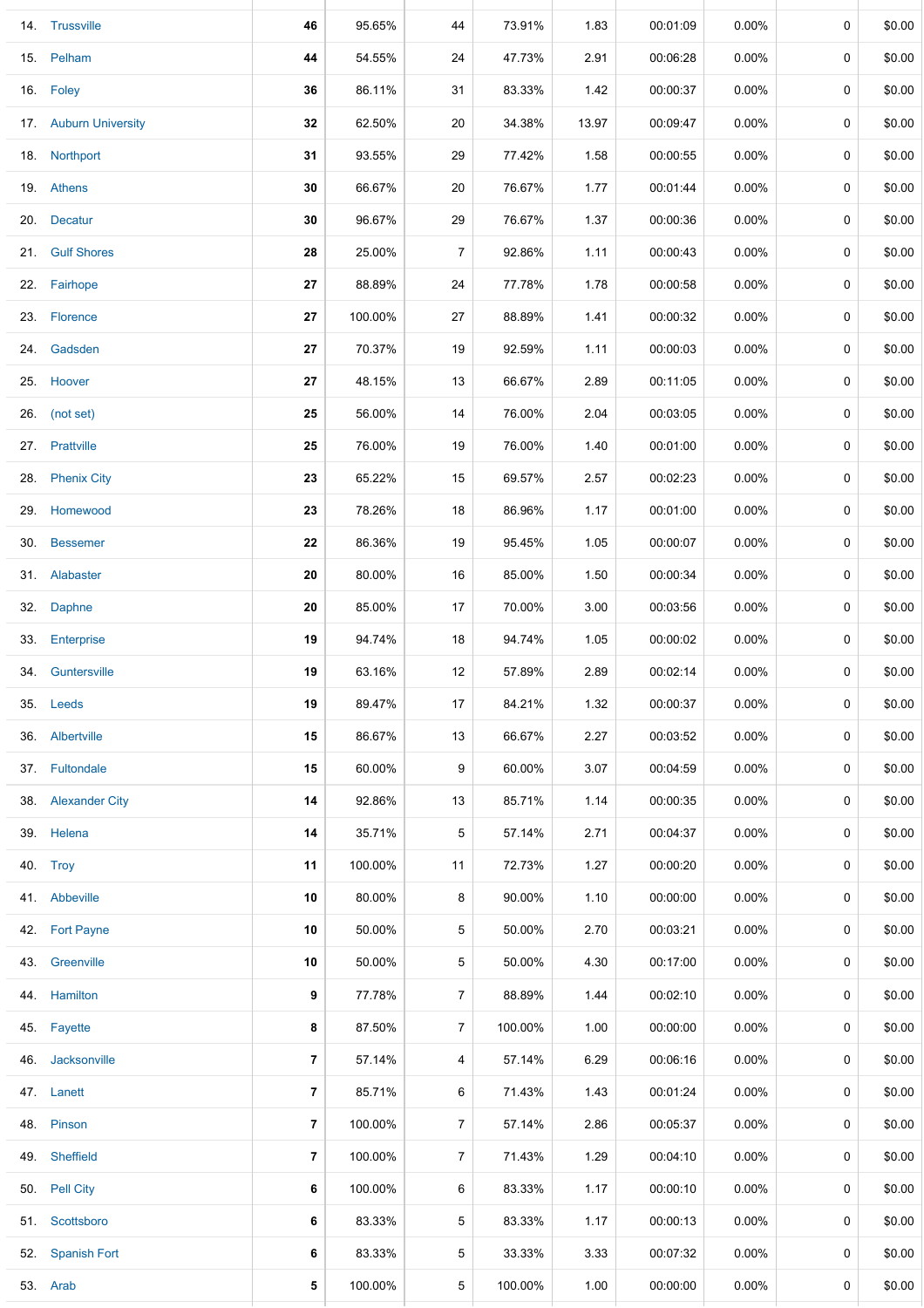|     | 54. Cullman         | 5            | 100.00% | 5              | 60.00%  | 1.40            | 00:01:59        | 0.00%    | 0        | \$0.00 |
|-----|---------------------|--------------|---------|----------------|---------|-----------------|-----------------|----------|----------|--------|
| 55. | <b>Hazel Green</b>  | 5            | 100.00% | 5              | 80.00%  | 1.80            | 00:00:15        | $0.00\%$ | 0        | \$0.00 |
|     | 56. Headland        | 5            | 40.00%  | 2              | 100.00% | 1.00            | 00:00:00        | $0.00\%$ | 0        | \$0.00 |
|     | 57. Ider            | 5            | 100.00% | 5              | 80.00%  | 1.40            | 00:00:11        | $0.00\%$ | 0        | \$0.00 |
|     | 58. Orange Beach    | 5            | 40.00%  | $\overline{c}$ | 100.00% | 1.00            | 00:00:00        | $0.00\%$ | 0        | \$0.00 |
|     | 59. Theodore        | 5            | 60.00%  | 3              | 80.00%  | 8.00            | 00:09:00        | $0.00\%$ | 0        | \$0.00 |
|     | 60. Valley          | 5            | 100.00% | 5              | 40.00%  | 2.80            | 00:01:55        | $0.00\%$ | 0        | \$0.00 |
|     | 61. Wetumpka        | 5            | 100.00% | 5              | 80.00%  | 1.20            | 00:00:28        | $0.00\%$ | 0        | \$0.00 |
|     | 62. Andalusia       | 4            | 75.00%  | 3              | 75.00%  | 2.25            | 00:00:27        | $0.00\%$ | 0        | \$0.00 |
|     | 63. Atmore          | 4            | 100.00% | 4              | 75.00%  | 1.50            | 00:00:21        | $0.00\%$ | 0        | \$0.00 |
|     | 64. Eight Mile      | 4            | 100.00% | 4              | 50.00%  | 1.50            | 00:05:12        | $0.00\%$ | 0        | \$0.00 |
|     | 65. Eufaula         | 4            | 100.00% | 4              | 50.00%  | 2.75            | 00:00:32        | $0.00\%$ | 0        | \$0.00 |
|     | 66. Fort Rucker     | 4            | 100.00% | 4              | 75.00%  | 10.75           | 00:20:51        | $0.00\%$ | 0        | \$0.00 |
|     | 67. Gardendale      | 4            | 100.00% | 4              | 100.00% | 1.00            | 00:00:00        | $0.00\%$ | 0        | \$0.00 |
|     | 68. New Brockton    | 4            | 100.00% | 4              | 50.00%  | 1.50            | 00:01:22        | $0.00\%$ | 0        | \$0.00 |
|     | 69. Oneonta         | 4            | 100.00% | 4              | 100.00% | 1.00            | 00:00:00        | 0.00%    | 0        | \$0.00 |
|     | 70. Ozark           | 4            | 100.00% | 4              | 50.00%  | 1.50            | 00:00:59        | $0.00\%$ | 0        | \$0.00 |
|     | 71. Sumiton         | 4            | 75.00%  | 3              | 50.00%  | 3.25            | 00:00:58        | $0.00\%$ | 0        | \$0.00 |
|     | 72. Sylacauga       | 4            | 100.00% | 4              | 50.00%  | 4.50            | 00:03:04        | $0.00\%$ | 0        | \$0.00 |
|     | 73. Toney           | 4            | 100.00% | 4              | 75.00%  | 1.50            | 00:01:14        | $0.00\%$ | 0        | \$0.00 |
|     | 74. Tuskegee        | 4            | 100.00% | 4              | 100.00% | 1.00            | 00:00:00        | $0.00\%$ | 0        | \$0.00 |
|     | 75. Centre          | 3            | 100.00% | 3              | 100.00% | 1.00            | 00:00:00        | 0.00%    | 0        | \$0.00 |
|     | 76. Daleville       | 3            | 33.33%  | $\mathbf{1}$   | 33.33%  | 2.00            | 00:00:27        | $0.00\%$ | 0        | \$0.00 |
|     | 77. Monroeville     | 3            | 100.00% | 3              | 33.33%  | 1.67            | 00:11:45        | $0.00\%$ | 0        | \$0.00 |
|     | 78. Montevallo      | 3            | 100.00% | 3              | 100.00% | 1.00            | 00:00:00        | $0.00\%$ | 0        | \$0.00 |
|     | 79. Opelika         | 3            | 100.00% | 3              | 100.00% | 1.00            | 00:00:00        | $0.00\%$ | 0        | \$0.00 |
|     | 80. Opp             | 3            | 100.00% | 3              | 100.00% | 1.00            | 00:00:00        | $0.00\%$ | 0        | \$0.00 |
|     | 81. Paint Rock      | 3            | 100.00% | 3              | 100.00% | 1.00            | 00:00:00        | $0.00\%$ | 0        | \$0.00 |
|     | 82. Rainsville      | 3            | 100.00% | 3              | 66.67%  | 1.33            | 00:00:27        | $0.00\%$ | 0        | \$0.00 |
|     | 83. Roanoke         | 3            | 100.00% | 3              | 66.67%  | 1.33            | 00:00:22        | $0.00\%$ | 0        | \$0.00 |
|     | 84. Robertsdale     | 3            | 100.00% | 3              | 33.33%  | 3.67            | 00:01:11        | $0.00\%$ | 0        | \$0.00 |
|     | 85. Semmes          | 3            | 100.00% | 3              | 100.00% | 1.00            | 00:00:00        | $0.00\%$ | 0        | \$0.00 |
|     | 86. Mountain Brook  | 3            | 66.67%  | 2              | 100.00% | 1.00            | 00:00:00        | $0.00\%$ | 0        | \$0.00 |
|     | 87. Vestavia Hills  | 3            | 100.00% | 3              | 100.00% | 1.00            | 00:00:00        | $0.00\%$ | 0        | \$0.00 |
|     | 88. Adger           | $\mathbf{2}$ | 100.00% | $\overline{2}$ | 50.00%  | 2.00            | 00:00:45        | $0.00\%$ | 0        | \$0.00 |
|     | 89. Bay Minette     | $\mathbf{2}$ | 50.00%  | $\mathbf{1}$   | 100.00% | 1.00            | 00:00:00        | $0.00\%$ | 0        | \$0.00 |
|     | 90. Brewton         | $\mathbf{2}$ | 100.00% | 2              | 100.00% | 1.00            | 00:00:00        | $0.00\%$ | 0        | \$0.00 |
|     | 91. Calhoun         | $\mathbf{2}$ | 100.00% | 2              | 100.00% | 1.00            | 00:00:00        | $0.00\%$ | 0        | \$0.00 |
|     | 92. Childersburg    | $\mathbf{2}$ | 100.00% | 2              | 100.00% | 1.00            | 00:00:00        | $0.00\%$ | 0        | \$0.00 |
|     | 93. Clanton         | $\mathbf{2}$ | 50.00%  | $\mathbf{1}$   | 50.00%  | 2.50            | 00:09:00        | $0.00\%$ | $\Omega$ | \$0.00 |
|     | <b>94 Fairfield</b> | $\mathbf{p}$ | 100 00% | $\mathcal{P}$  | 100 00% | $1 \cap \Omega$ | <b>UU-UU-UU</b> | በ በበ%    | U        | ደበ በበ  |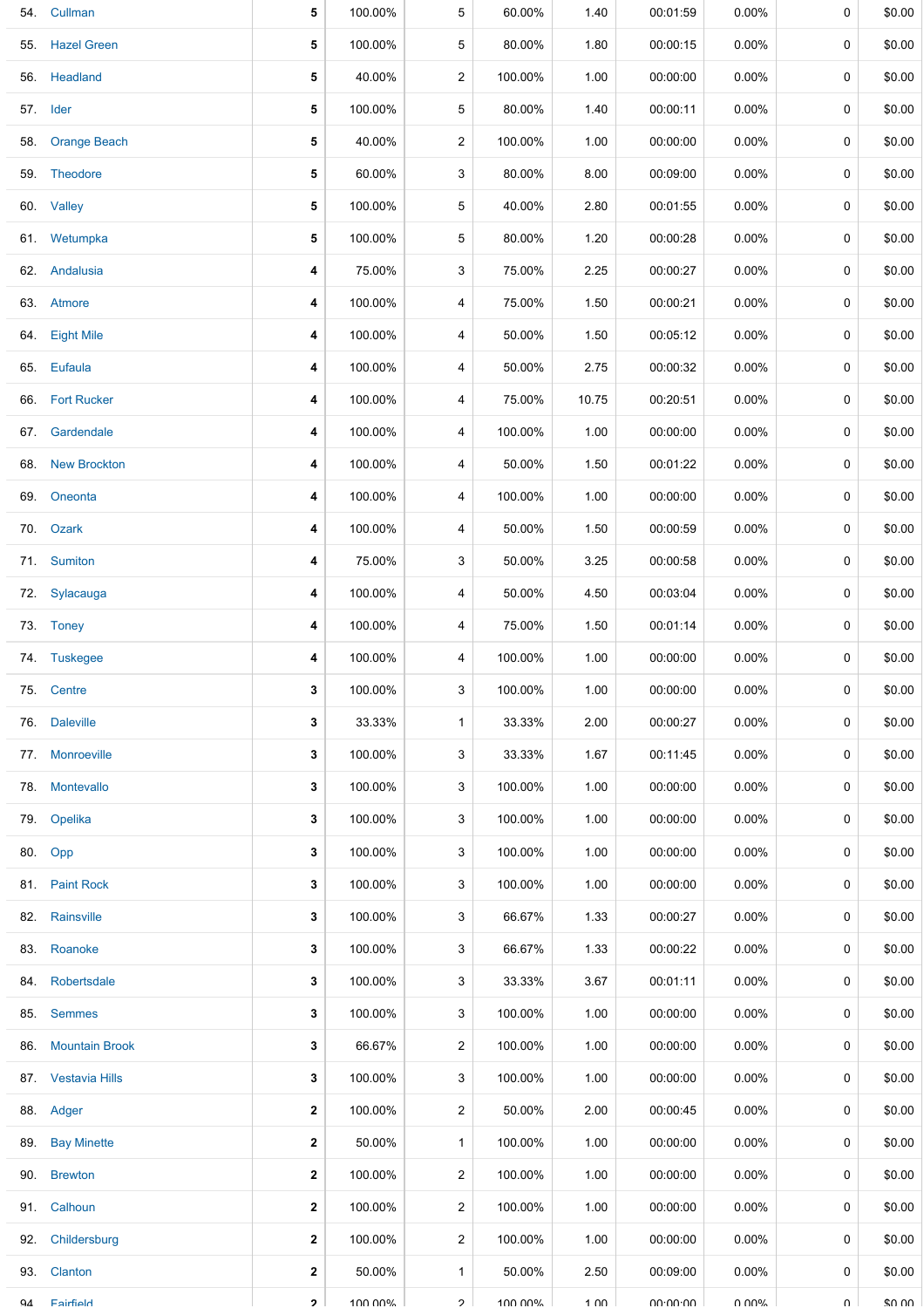|      | <b>Latitudia</b>    |              | 100.0070 |                | 100.0070 | $\overline{\phantom{a}}$ | 00.00.00 | 0.UU /u  |             | ψυ.υυ  |
|------|---------------------|--------------|----------|----------------|----------|--------------------------|----------|----------|-------------|--------|
|      | 95. Fruitdale       | $\mathbf{2}$ | 100.00%  | $\overline{2}$ | 100.00%  | 1.00                     | 00:00:00 | $0.00\%$ | $\mathbf 0$ | \$0.00 |
| 96.  | Geneva              | $\mathbf{2}$ | 100.00%  | $\overline{a}$ | 100.00%  | 1.00                     | 00:00:00 | $0.00\%$ | 0           | \$0.00 |
|      | 97. Hanceville      | $\mathbf{2}$ | 100.00%  | $\overline{2}$ | 100.00%  | 1.00                     | 00:00:00 | $0.00\%$ | 0           | \$0.00 |
|      | 98. Hayneville      | $\mathbf{2}$ | 100.00%  | $\overline{2}$ | 50.00%   | 1.50                     | 00:02:54 | $0.00\%$ | 0           | \$0.00 |
|      | 99. Livingston      | $\mathbf{2}$ | 50.00%   | $\mathbf{1}$   | 0.00%    | 5.50                     | 00:14:29 | $0.00\%$ | 0           | \$0.00 |
| 100. | Luverne             | $\mathbf{2}$ | 100.00%  | $\overline{a}$ | 100.00%  | 1.00                     | 00:00:00 | $0.00\%$ | 0           | \$0.00 |
|      | 101. Morris         | $\mathbf{2}$ | 100.00%  | $\overline{2}$ | 50.00%   | 1.50                     | 00:00:01 | $0.00\%$ | 0           | \$0.00 |
|      | 102. Muscle Shoals  | $\mathbf{2}$ | 100.00%  | $\overline{2}$ | 100.00%  | 1.00                     | 00:00:00 | $0.00\%$ | $\mathbf 0$ | \$0.00 |
|      | 103. New Market     | $\mathbf{2}$ | 50.00%   | $\mathbf{1}$   | 100.00%  | 1.00                     | 00:00:00 | $0.00\%$ | 0           | \$0.00 |
|      | 104. Normal         | $\mathbf{2}$ | 100.00%  | $\overline{2}$ | 50.00%   | 4.50                     | 00:09:49 | $0.00\%$ | $\mathbf 0$ | \$0.00 |
|      | 105. Rainbow City   | $\mathbf{2}$ | 100.00%  | $\overline{2}$ | 50.00%   | 1.50                     | 00:02:31 | $0.00\%$ | 0           | \$0.00 |
|      | 106. Saraland       | $\mathbf{2}$ | 100.00%  | $\overline{2}$ | 50.00%   | 1.50                     | 00:00:21 | $0.00\%$ | 0           | \$0.00 |
|      | 107. Tuscumbia      | $\mathbf{2}$ | 50.00%   | $\mathbf{1}$   | 100.00%  | 1.00                     | 00:00:00 | $0.00\%$ | 0           | \$0.00 |
|      | 108. Warrior        | $\mathbf{2}$ | 100.00%  | 2              | 100.00%  | 1.00                     | 00:00:00 | $0.00\%$ | 0           | \$0.00 |
|      | 109. Irondale       | $\mathbf{2}$ | 100.00%  | $\overline{2}$ | 100.00%  | 1.00                     | 00:00:00 | $0.00\%$ | $\mathbf 0$ | \$0.00 |
|      | 110. Alexandria     | 1            | 100.00%  | $\mathbf{1}$   | 100.00%  | 1.00                     | 00:00:00 | $0.00\%$ | 0           | \$0.00 |
|      | 111. Allgood        | $\mathbf{1}$ | 100.00%  | $\mathbf{1}$   | 100.00%  | 1.00                     | 00:00:00 | $0.00\%$ | 0           | \$0.00 |
|      | 112. Autaugaville   | 1            | 100.00%  | $\mathbf{1}$   | 0.00%    | 10.00                    | 00:09:35 | $0.00\%$ | 0           | \$0.00 |
|      | 113. Blountsville   | 1            | 100.00%  | $\mathbf{1}$   | 100.00%  | 1.00                     | 00:00:00 | $0.00\%$ | 0           | \$0.00 |
|      | 114. Boaz           | 1            | 0.00%    | 0              | 0.00%    | 3.00                     | 00:00:10 | $0.00\%$ | 0           | \$0.00 |
|      | 115. Brownsboro     | 1            | 100.00%  | $\mathbf{1}$   | 100.00%  | 1.00                     | 00:00:00 | $0.00\%$ | 0           | \$0.00 |
|      | 116. Butler         | 1            | 100.00%  | $\mathbf{1}$   | 100.00%  | 1.00                     | 00:00:00 | 0.00%    | 0           | \$0.00 |
|      | 117. Crossville     | 1            | 100.00%  | $\mathbf{1}$   | 100.00%  | 1.00                     | 00:00:00 | $0.00\%$ | $\mathbf 0$ | \$0.00 |
|      | 118. Eclectic       | 1            | 100.00%  | $\mathbf{1}$   | 100.00%  | 1.00                     | 00:00:00 | $0.00\%$ | 0           | \$0.00 |
|      | 119. Glenwood       | 1            | 100.00%  | $\mathbf{1}$   | 100.00%  | 1.00                     | 00:00:00 | 0.00%    | 0           | \$0.00 |
|      | 120. Grand Bay      | 1            | 100.00%  | $\mathbf{1}$   | $0.00\%$ | 3.00                     | 00:03:27 | $0.00\%$ | 0           | \$0.00 |
|      | 121. Killen         | 1            | 100.00%  | $\mathbf{1}$   | 100.00%  | 1.00                     | 00:00:00 | $0.00\%$ | 0           | \$0.00 |
|      | 122. Laceys Spring  | 1            | 100.00%  | $\mathbf{1}$   | 100.00%  | 1.00                     | 00:00:00 | $0.00\%$ | 0           | \$0.00 |
|      | 123. Leesburg       | 1            | 100.00%  | $\mathbf{1}$   | 100.00%  | 1.00                     | 00:00:00 | $0.00\%$ | 0           | \$0.00 |
|      | 124. Lillian        | 1            | 100.00%  | $\mathbf{1}$   | 100.00%  | 1.00                     | 00:00:00 | $0.00\%$ | 0           | \$0.00 |
|      | 125. Lincoln        | 1            | 100.00%  | $\mathbf{1}$   | 100.00%  | 1.00                     | 00:00:00 | $0.00\%$ | 0           | \$0.00 |
| 126. | Loachapoka          | 1            | 100.00%  | $\mathbf{1}$   | 100.00%  | 1.00                     | 00:00:00 | $0.00\%$ | 0           | \$0.00 |
|      | 127. Loxley         | 1            | 100.00%  | $\mathbf{1}$   | $0.00\%$ | 3.00                     | 00:01:01 | $0.00\%$ | 0           | \$0.00 |
|      | 128. Millport       | 1            | 100.00%  | $\mathbf{1}$   | $0.00\%$ | 3.00                     | 00:00:53 | $0.00\%$ | 0           | \$0.00 |
|      | 129. Montrose       | 1            | 100.00%  | $\mathbf{1}$   | 100.00%  | 1.00                     | 00:00:00 | $0.00\%$ | 0           | \$0.00 |
| 130. | Notasulga           | 1            | 100.00%  | $\mathbf{1}$   | $0.00\%$ | 2.00                     | 00:00:49 | $0.00\%$ | 0           | \$0.00 |
|      | 131. Pike Road      | 1            | 100.00%  | $\mathbf{1}$   | 100.00%  | 1.00                     | 00:00:00 | $0.00\%$ | 0           | \$0.00 |
|      | 132. Pleasant Grove | 1            | 100.00%  | $\mathbf{1}$   | 100.00%  | 1.00                     | 00:00:00 | $0.00\%$ | 0           | \$0.00 |
|      | 133. Springville    | 1            | 100.00%  | $\mathbf{1}$   | 100.00%  | 1.00                     | 00:00:00 | $0.00\%$ | 0           | \$0.00 |
|      | 134. Summerdale     | 1            | 100.00%  | 1              | 100.00%  | 1.00                     | 00:00:00 | $0.00\%$ | 0           | \$0.00 |

 $100.0070$ 

 $100.0070$ 

 $1.00$ 

0 0:0 0:0 0

0.0 0 %

 $\mathbf{\mathsf{v}}$ 

Ψ 0.0  $\mathbf{\mathsf{v}}$ 

 $9 - 1$  annono